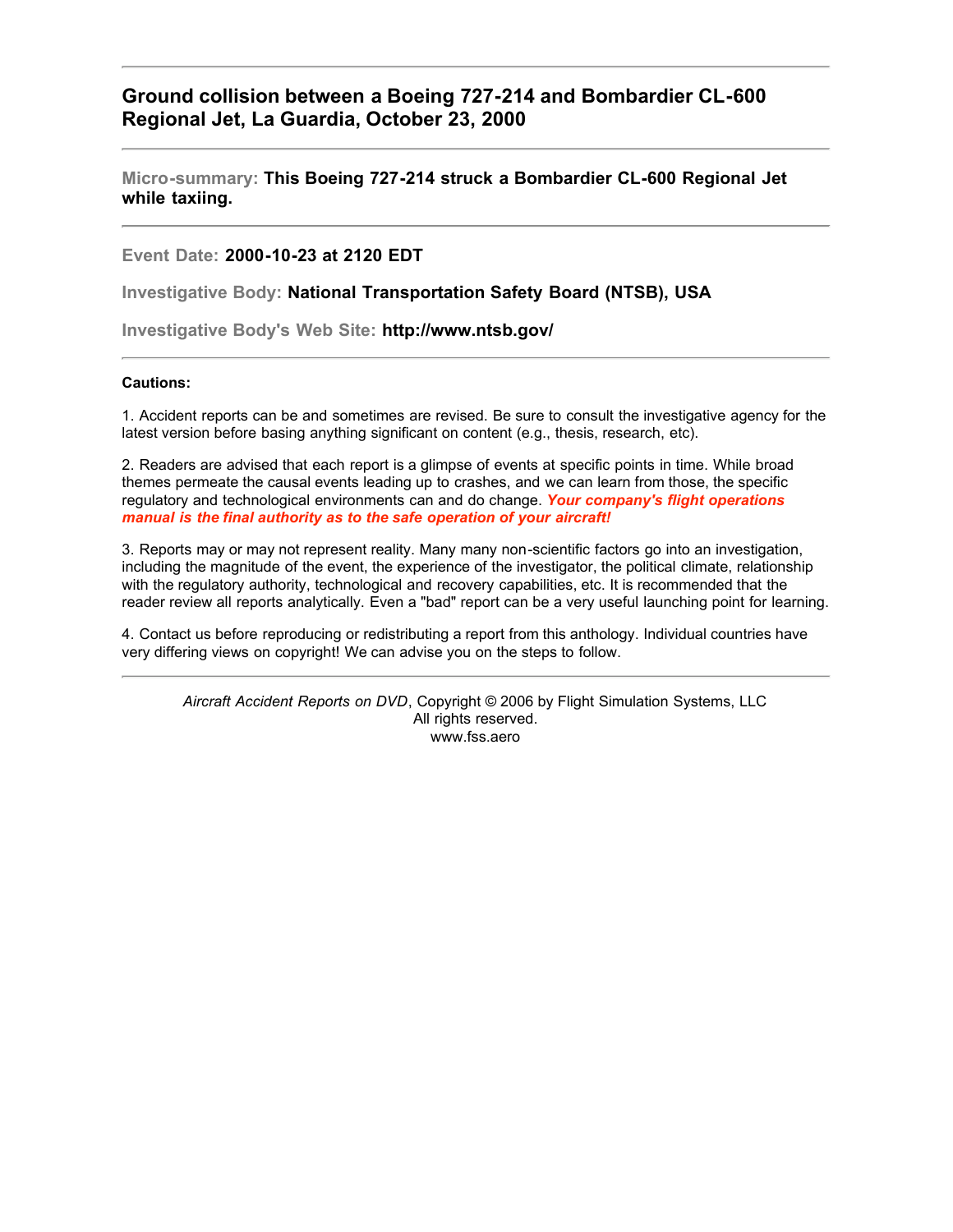| TRANSA<br>National Transportation Safety Board<br><b>FACTUAL REPORT</b><br><b>ÁVIATION</b><br>ETYBOR<br>Location/Time<br><b>Nearest City/Place</b><br><b>NEW YORK</b><br>Airport Proximity: On Airport<br><b>Aircraft Information Summary</b><br>Aircraft Manufacturer<br><b>Boeing</b>                                                                                                                                                                                                                                                                                                                                                                                                                                                                                                                                                                                                                                                                                                                                                                                                                                                                                                                                                                                                                                                                                                                                                                                                                                                                                                                                                                                                                                                                                                                                                                                                                                                                                                                                                                                                                                                                                                                                                                                                                                                                                                                                                                                                                                                                                                                                                                                                                                                                                                                                                                                                                                                                                                                                                                                                                                                                                                                | <b>State</b><br><b>NY</b> | NTSB ID: NYC01LA023B<br>Occurrence Date: 10/23/2000<br>Occurrence Type: Accident<br>Zip Code<br>11371<br>Distance From Landing Facility:<br>Model/Series<br>727-214 | <b>Local Time</b><br>2120        | Most Critical Injury: None<br>Investigated By: NTSB<br>Time Zone<br><b>EDT</b><br>Direction From Airport: |  | Aircraft Registration Number: N786AT |  |
|--------------------------------------------------------------------------------------------------------------------------------------------------------------------------------------------------------------------------------------------------------------------------------------------------------------------------------------------------------------------------------------------------------------------------------------------------------------------------------------------------------------------------------------------------------------------------------------------------------------------------------------------------------------------------------------------------------------------------------------------------------------------------------------------------------------------------------------------------------------------------------------------------------------------------------------------------------------------------------------------------------------------------------------------------------------------------------------------------------------------------------------------------------------------------------------------------------------------------------------------------------------------------------------------------------------------------------------------------------------------------------------------------------------------------------------------------------------------------------------------------------------------------------------------------------------------------------------------------------------------------------------------------------------------------------------------------------------------------------------------------------------------------------------------------------------------------------------------------------------------------------------------------------------------------------------------------------------------------------------------------------------------------------------------------------------------------------------------------------------------------------------------------------------------------------------------------------------------------------------------------------------------------------------------------------------------------------------------------------------------------------------------------------------------------------------------------------------------------------------------------------------------------------------------------------------------------------------------------------------------------------------------------------------------------------------------------------------------------------------------------------------------------------------------------------------------------------------------------------------------------------------------------------------------------------------------------------------------------------------------------------------------------------------------------------------------------------------------------------------------------------------------------------------------------------------------------------|---------------------------|---------------------------------------------------------------------------------------------------------------------------------------------------------------------|----------------------------------|-----------------------------------------------------------------------------------------------------------|--|--------------------------------------|--|
|                                                                                                                                                                                                                                                                                                                                                                                                                                                                                                                                                                                                                                                                                                                                                                                                                                                                                                                                                                                                                                                                                                                                                                                                                                                                                                                                                                                                                                                                                                                                                                                                                                                                                                                                                                                                                                                                                                                                                                                                                                                                                                                                                                                                                                                                                                                                                                                                                                                                                                                                                                                                                                                                                                                                                                                                                                                                                                                                                                                                                                                                                                                                                                                                        |                           |                                                                                                                                                                     |                                  |                                                                                                           |  |                                      |  |
|                                                                                                                                                                                                                                                                                                                                                                                                                                                                                                                                                                                                                                                                                                                                                                                                                                                                                                                                                                                                                                                                                                                                                                                                                                                                                                                                                                                                                                                                                                                                                                                                                                                                                                                                                                                                                                                                                                                                                                                                                                                                                                                                                                                                                                                                                                                                                                                                                                                                                                                                                                                                                                                                                                                                                                                                                                                                                                                                                                                                                                                                                                                                                                                                        |                           |                                                                                                                                                                     |                                  |                                                                                                           |  |                                      |  |
|                                                                                                                                                                                                                                                                                                                                                                                                                                                                                                                                                                                                                                                                                                                                                                                                                                                                                                                                                                                                                                                                                                                                                                                                                                                                                                                                                                                                                                                                                                                                                                                                                                                                                                                                                                                                                                                                                                                                                                                                                                                                                                                                                                                                                                                                                                                                                                                                                                                                                                                                                                                                                                                                                                                                                                                                                                                                                                                                                                                                                                                                                                                                                                                                        |                           |                                                                                                                                                                     |                                  |                                                                                                           |  |                                      |  |
|                                                                                                                                                                                                                                                                                                                                                                                                                                                                                                                                                                                                                                                                                                                                                                                                                                                                                                                                                                                                                                                                                                                                                                                                                                                                                                                                                                                                                                                                                                                                                                                                                                                                                                                                                                                                                                                                                                                                                                                                                                                                                                                                                                                                                                                                                                                                                                                                                                                                                                                                                                                                                                                                                                                                                                                                                                                                                                                                                                                                                                                                                                                                                                                                        |                           |                                                                                                                                                                     |                                  |                                                                                                           |  |                                      |  |
|                                                                                                                                                                                                                                                                                                                                                                                                                                                                                                                                                                                                                                                                                                                                                                                                                                                                                                                                                                                                                                                                                                                                                                                                                                                                                                                                                                                                                                                                                                                                                                                                                                                                                                                                                                                                                                                                                                                                                                                                                                                                                                                                                                                                                                                                                                                                                                                                                                                                                                                                                                                                                                                                                                                                                                                                                                                                                                                                                                                                                                                                                                                                                                                                        |                           |                                                                                                                                                                     |                                  |                                                                                                           |  |                                      |  |
|                                                                                                                                                                                                                                                                                                                                                                                                                                                                                                                                                                                                                                                                                                                                                                                                                                                                                                                                                                                                                                                                                                                                                                                                                                                                                                                                                                                                                                                                                                                                                                                                                                                                                                                                                                                                                                                                                                                                                                                                                                                                                                                                                                                                                                                                                                                                                                                                                                                                                                                                                                                                                                                                                                                                                                                                                                                                                                                                                                                                                                                                                                                                                                                                        |                           |                                                                                                                                                                     |                                  |                                                                                                           |  |                                      |  |
|                                                                                                                                                                                                                                                                                                                                                                                                                                                                                                                                                                                                                                                                                                                                                                                                                                                                                                                                                                                                                                                                                                                                                                                                                                                                                                                                                                                                                                                                                                                                                                                                                                                                                                                                                                                                                                                                                                                                                                                                                                                                                                                                                                                                                                                                                                                                                                                                                                                                                                                                                                                                                                                                                                                                                                                                                                                                                                                                                                                                                                                                                                                                                                                                        |                           |                                                                                                                                                                     |                                  |                                                                                                           |  |                                      |  |
|                                                                                                                                                                                                                                                                                                                                                                                                                                                                                                                                                                                                                                                                                                                                                                                                                                                                                                                                                                                                                                                                                                                                                                                                                                                                                                                                                                                                                                                                                                                                                                                                                                                                                                                                                                                                                                                                                                                                                                                                                                                                                                                                                                                                                                                                                                                                                                                                                                                                                                                                                                                                                                                                                                                                                                                                                                                                                                                                                                                                                                                                                                                                                                                                        |                           |                                                                                                                                                                     |                                  |                                                                                                           |  |                                      |  |
|                                                                                                                                                                                                                                                                                                                                                                                                                                                                                                                                                                                                                                                                                                                                                                                                                                                                                                                                                                                                                                                                                                                                                                                                                                                                                                                                                                                                                                                                                                                                                                                                                                                                                                                                                                                                                                                                                                                                                                                                                                                                                                                                                                                                                                                                                                                                                                                                                                                                                                                                                                                                                                                                                                                                                                                                                                                                                                                                                                                                                                                                                                                                                                                                        |                           |                                                                                                                                                                     |                                  |                                                                                                           |  | Type of Aircraft                     |  |
|                                                                                                                                                                                                                                                                                                                                                                                                                                                                                                                                                                                                                                                                                                                                                                                                                                                                                                                                                                                                                                                                                                                                                                                                                                                                                                                                                                                                                                                                                                                                                                                                                                                                                                                                                                                                                                                                                                                                                                                                                                                                                                                                                                                                                                                                                                                                                                                                                                                                                                                                                                                                                                                                                                                                                                                                                                                                                                                                                                                                                                                                                                                                                                                                        |                           |                                                                                                                                                                     |                                  |                                                                                                           |  | Airplane                             |  |
| Sightseeing Flight: No                                                                                                                                                                                                                                                                                                                                                                                                                                                                                                                                                                                                                                                                                                                                                                                                                                                                                                                                                                                                                                                                                                                                                                                                                                                                                                                                                                                                                                                                                                                                                                                                                                                                                                                                                                                                                                                                                                                                                                                                                                                                                                                                                                                                                                                                                                                                                                                                                                                                                                                                                                                                                                                                                                                                                                                                                                                                                                                                                                                                                                                                                                                                                                                 |                           |                                                                                                                                                                     | Air Medical Transport Flight: No |                                                                                                           |  |                                      |  |
| Narrative                                                                                                                                                                                                                                                                                                                                                                                                                                                                                                                                                                                                                                                                                                                                                                                                                                                                                                                                                                                                                                                                                                                                                                                                                                                                                                                                                                                                                                                                                                                                                                                                                                                                                                                                                                                                                                                                                                                                                                                                                                                                                                                                                                                                                                                                                                                                                                                                                                                                                                                                                                                                                                                                                                                                                                                                                                                                                                                                                                                                                                                                                                                                                                                              |                           |                                                                                                                                                                     |                                  |                                                                                                           |  |                                      |  |
| Brief narrative statement of facts, conditions and circumstances pertinent to the accident/incident:<br>On October 23, 2000, about 2120 Eastern Daylight Time, a Bombardier CL-600 Regional Jet (CRJ),<br>N804CA, operating as Comair flight 5958, sustained substantial damage when it was struck by another<br>airplane, while stopped in a taxiway at La Guardia International Airport (LGA), New York, New York.<br>The other airplane, a Boeing 727-214, N786AT, operating as American Trans Air (ATA) flight 596,<br>sustained minor damage.<br>None of the 3 crewmembers and 36 passengers aboard the CRJ were injured,<br>nor were any of the 7 crewmembers and 35 passengers onboard the Boeing. Visual meteorological<br>conditions prevailed at the time of the accident. The CRJ had an instrument rules flight plan on<br>file to Cincinnati/Northern Kentucky International Airport (CVG), Covington, Kentucky, and the<br>Boeing had an instrument rules flight plan on file to Chicago Midway Airport (MDW), Chicago,<br>Illinois. The passenger flights were to be conducted under 14 CFR Part 121.<br>The accident occurred where Taxiway Bravo curved to the left, and Taxiway Papa split off straight<br>ahead, in the vicinity of cross-Taxiway Golf Golf (GG).<br>According to the pilot/operator report submitted by ATA, the ATA Boeing 727 was taxiing on one<br>engine, about the speed of a brisk walk. There were "at least" two airplanes in front of the ATA<br>flight, with the Comair CRJ being the first, and a DC-9 being the second.<br>Initial taxi instructions to the ATA flight were to proceed along Taxiway Alpha, then Lima, then<br>Bravo,  and  hold  short  of  GG.    Approaching GG, the ATA crew switched to another ground control<br>frequency, per controller instructions. Just short of GG, the crew was cleared to taxi, "Bravo -<br>Papa, hold short of Runway 22."<br>The DC-9 that was ahead, turned off Bravo at Juliet. The CRJ continued along Bravo, to where Bravo<br>The CRJ was facing away from the taxiway's original heading, at an angle of<br>and Papa split.<br>approximately 30 degrees. "Aware of the RJ's location, the [ATA] captain believed he had adequate<br>Proceeding along Bravo, to Papa, on taxiway centerline, the crew felt a<br>distancing to proceed."<br>They believed it was a seam in the concrete, but then heard the CRJ crew report the<br>slight bump.<br>impact.<br>The captain of the CRJ reported that he received taxi clearance to Runway 13. The clearance was to<br>proceed via Zulu and Bravo, and hold short of GG. Shortly after passing Juliet, the crew was<br>instructed to hold short of GG, and change frequency. On the new frequency, a new clearance was<br>issued for the airplane to continue on Bravo, turn right on Foxtrot, then hold short of Runway 22.<br>The captain also stated that due to traffic ahead, the crew would periodically stop the airplane,<br>and set the parking brake until the line of airplanes advanced. While the airplane was stopped on<br>Bravo, approximately abeam of GG, and with the parking brake on, the crew felt "an abrupt<br>jolt/impact." |                           |                                                                                                                                                                     |                                  |                                                                                                           |  |                                      |  |

*FACTUAL REPORT - AVIATION Page 1*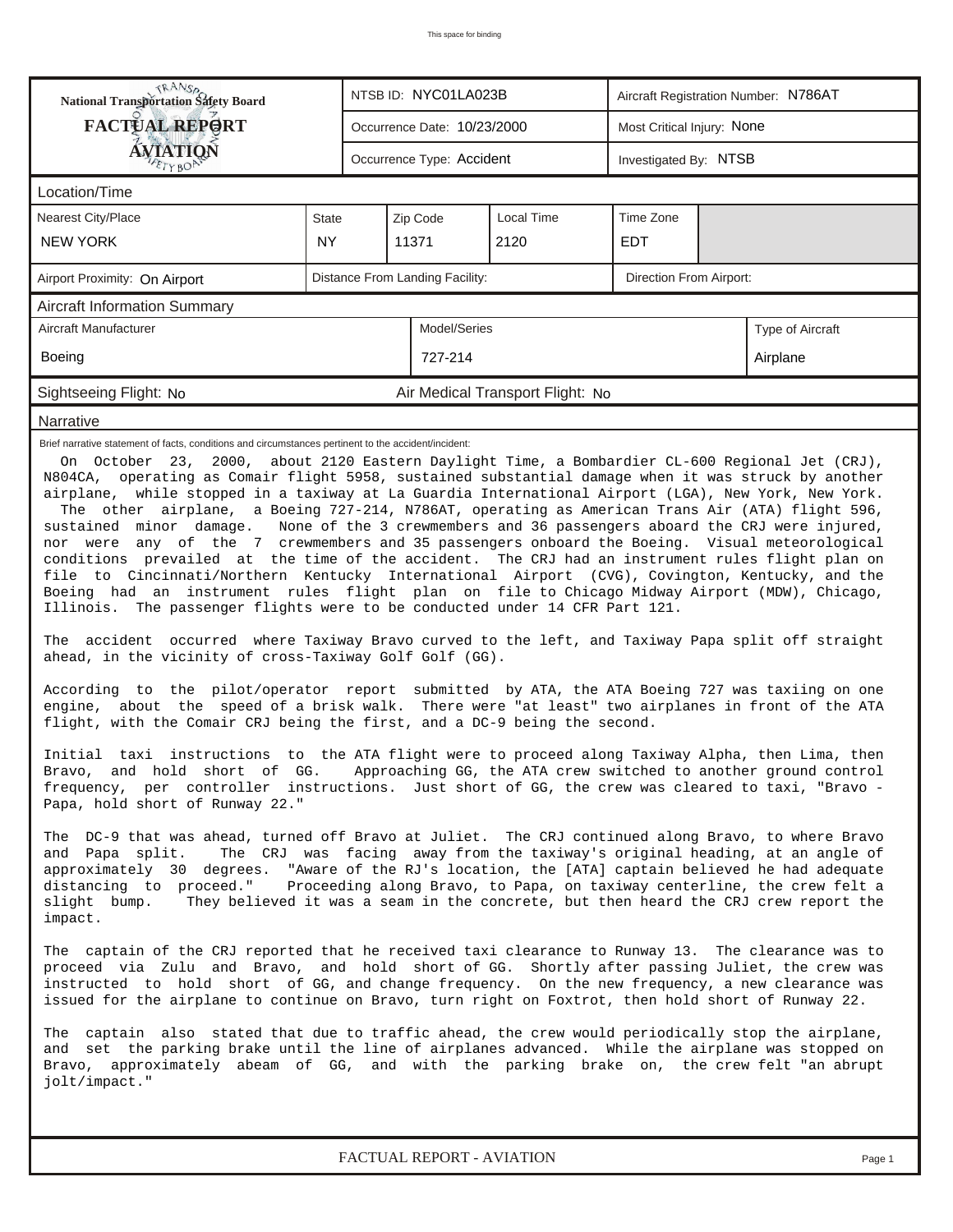| <b>National Transportation Safety Board</b> | NTSB ID: NYC01LA023B        |  |
|---------------------------------------------|-----------------------------|--|
| <b>FACTUAL REPORT</b>                       | Occurrence Date: 10/23/2000 |  |
|                                             | Occurrence Type: Accident   |  |

## *Narrative (Continued)*

Damage reported by the operators included left wing leading edge and slat damage to the Boeing 727, and right winglet damage to the CRJ, consistent with an impact that emanated aft, and proceeded forward.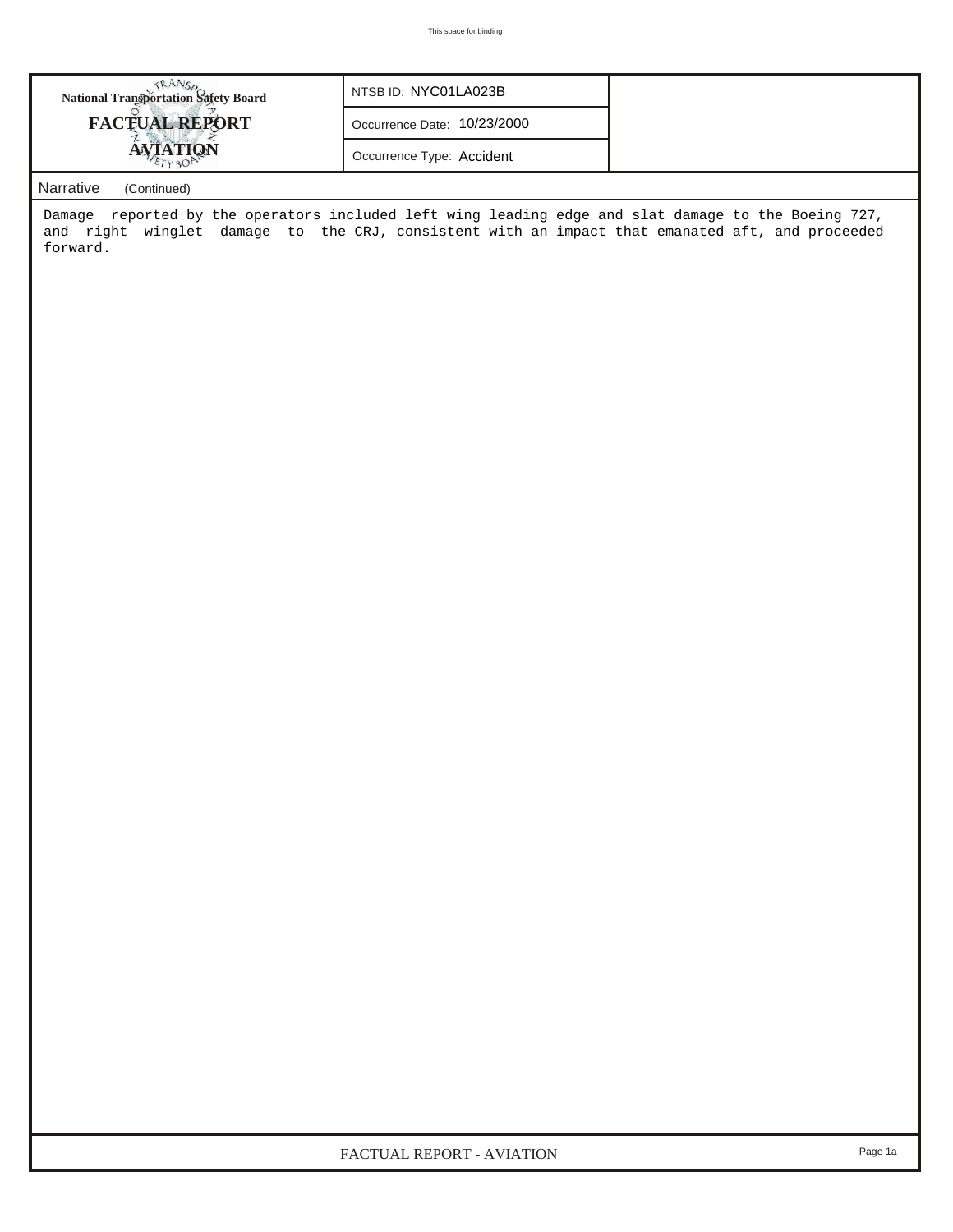| <b>National Transportation Safety Board</b>                                                                     |                                                  | NTSB ID: NYC01LA023B |                                                       |                                                         |          |  |                                      |                    |                           |                      |  |              |
|-----------------------------------------------------------------------------------------------------------------|--------------------------------------------------|----------------------|-------------------------------------------------------|---------------------------------------------------------|----------|--|--------------------------------------|--------------------|---------------------------|----------------------|--|--------------|
| FACTUAL REPORT                                                                                                  |                                                  |                      |                                                       | Occurrence Date: 10/23/2000                             |          |  |                                      |                    |                           |                      |  |              |
| <b>AVIATION</b>                                                                                                 |                                                  |                      |                                                       | Occurrence Type: Accident                               |          |  |                                      |                    |                           |                      |  |              |
| Landing Facility/Approach Information                                                                           |                                                  |                      |                                                       |                                                         |          |  |                                      |                    |                           |                      |  |              |
| <b>Airport Name</b>                                                                                             |                                                  |                      | Airport ID:                                           | <b>Airport Elevation</b>                                |          |  | Runway Used                          |                    | Runway Length             |                      |  | Runway Width |
| <b>LA GUARDIA</b>                                                                                               |                                                  |                      | <b>LGA</b>                                            | 22 Ft. MSL<br>0                                         |          |  |                                      |                    |                           |                      |  |              |
| Runway Surface Type:                                                                                            |                                                  |                      |                                                       |                                                         |          |  |                                      |                    |                           |                      |  |              |
| Runway Surface Condition:                                                                                       |                                                  |                      |                                                       |                                                         |          |  |                                      |                    |                           |                      |  |              |
| Type Instrument Approach:                                                                                       |                                                  |                      |                                                       |                                                         |          |  |                                      |                    |                           |                      |  |              |
| VFR Approach/Landing:                                                                                           |                                                  |                      |                                                       |                                                         |          |  |                                      |                    |                           |                      |  |              |
| Aircraft Information                                                                                            |                                                  |                      |                                                       |                                                         |          |  |                                      |                    |                           |                      |  |              |
| Aircraft Manufacturer<br>Boeing                                                                                 |                                                  |                      |                                                       | Model/Series<br>727-214                                 |          |  |                                      |                    | 21692                     | <b>Serial Number</b> |  |              |
| Airworthiness Certificate(s): Transport                                                                         |                                                  |                      |                                                       |                                                         |          |  |                                      |                    |                           |                      |  |              |
| Landing Gear Type: Retractable - Tricycle                                                                       |                                                  |                      |                                                       |                                                         |          |  |                                      |                    |                           |                      |  |              |
| Homebuilt Aircraft? No<br>Certified Max Gross Wt.<br>Number of Engines: 3<br>Number of Seats: 180<br>195500 LBS |                                                  |                      |                                                       |                                                         |          |  |                                      |                    |                           |                      |  |              |
| Engine Type:<br>Turbo Fan                                                                                       |                                                  |                      |                                                       | Engine Manufacturer:<br>Model/Series:<br>P&W<br>JT8D-17 |          |  |                                      |                    | Rated Power:<br>16000 LBS |                      |  |              |
| - Aircraft Inspection Information                                                                               |                                                  |                      |                                                       |                                                         |          |  |                                      |                    |                           |                      |  |              |
| Type of Last Inspection                                                                                         |                                                  |                      | Date of Last Inspection<br>Time Since Last Inspection |                                                         |          |  |                                      |                    |                           | Airframe Total Time  |  |              |
| <b>Continuous Airworthiness</b>                                                                                 |                                                  |                      | 10/2000                                               |                                                         | 13 Hours |  |                                      |                    | 56593 Hours               |                      |  |              |
| - Emergency Locator Transmitter (ELT) Information                                                               |                                                  |                      |                                                       |                                                         |          |  |                                      |                    |                           |                      |  |              |
| ELT Installed? No                                                                                               | <b>ELT Operated?</b>                             |                      |                                                       |                                                         |          |  | ELT Aided in Locating Accident Site? |                    |                           |                      |  |              |
| Owner/Operator Information                                                                                      |                                                  |                      |                                                       |                                                         |          |  |                                      |                    |                           |                      |  |              |
| Registered Aircraft Owner                                                                                       |                                                  |                      |                                                       | <b>Street Address</b><br>200 S. ORANGE AVE              |          |  |                                      |                    |                           |                      |  |              |
| <b>SUNTRUST BANK</b>                                                                                            |                                                  |                      | City                                                  |                                                         |          |  |                                      |                    |                           | State                |  | Zip Code     |
|                                                                                                                 | ORLANDO<br>FL.<br>32801<br><b>Street Address</b> |                      |                                                       |                                                         |          |  |                                      |                    |                           |                      |  |              |
| Operator of Aircraft                                                                                            | 7337 WEST WASHINGTON STREET                      |                      |                                                       |                                                         |          |  |                                      |                    |                           |                      |  |              |
| AMERICAN TRANS AIR                                                                                              | City<br><b>INDIANAPOLIS</b>                      |                      |                                                       |                                                         |          |  |                                      | <b>State</b><br>IN |                           | Zip Code<br>46231    |  |              |
| Operator Designator Code: AMTA<br><b>Operator Does Business As:</b>                                             |                                                  |                      |                                                       |                                                         |          |  |                                      |                    |                           |                      |  |              |
| - Type of U.S. Certificate(s) Held:                                                                             |                                                  |                      |                                                       |                                                         |          |  |                                      |                    |                           |                      |  |              |
| Air Carrier Operating Certificate(s): Flag Carrier/Domestic                                                     |                                                  |                      |                                                       |                                                         |          |  |                                      |                    |                           |                      |  |              |
| Operating Certificate:<br>Operator Certificate:                                                                 |                                                  |                      |                                                       |                                                         |          |  |                                      |                    |                           |                      |  |              |
| Regulation Flight Conducted Under: Part 121: Air Carrier                                                        |                                                  |                      |                                                       |                                                         |          |  |                                      |                    |                           |                      |  |              |
| Type of Flight Operation Conducted: Scheduled; Domestic; Passenger Only                                         |                                                  |                      |                                                       |                                                         |          |  |                                      |                    |                           |                      |  |              |
| FACTUAL REPORT - AVIATION<br>Page 2                                                                             |                                                  |                      |                                                       |                                                         |          |  |                                      |                    |                           |                      |  |              |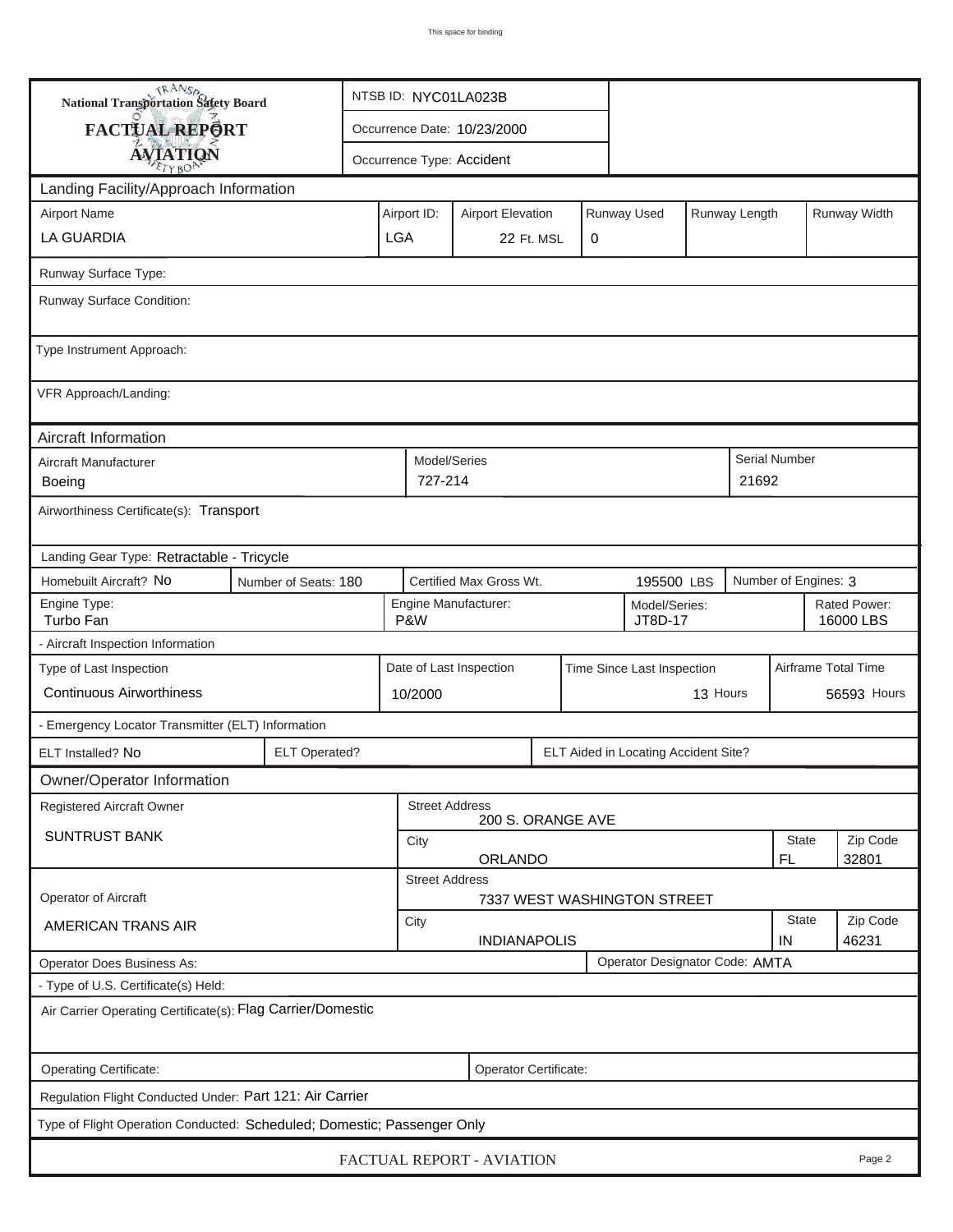| <b>National Transportation Safety Board</b>                 |                 |                |                        |                                                      | NTSB ID: NYC01LA023B        |                                       |                  |        |                                        |                    |                            |                |                                    |                     |
|-------------------------------------------------------------|-----------------|----------------|------------------------|------------------------------------------------------|-----------------------------|---------------------------------------|------------------|--------|----------------------------------------|--------------------|----------------------------|----------------|------------------------------------|---------------------|
| FACTUAL REPORT                                              |                 |                |                        |                                                      | Occurrence Date: 10/23/2000 |                                       |                  |        |                                        |                    |                            |                |                                    |                     |
|                                                             | <b>AVIATION</b> |                |                        |                                                      | Occurrence Type: Accident   |                                       |                  |        |                                        |                    |                            |                |                                    |                     |
|                                                             |                 |                |                        |                                                      |                             |                                       |                  |        |                                        |                    |                            |                |                                    |                     |
| <b>First Pilot Information</b>                              |                 |                |                        |                                                      |                             |                                       |                  |        |                                        |                    |                            |                |                                    |                     |
| Name                                                        |                 |                |                        |                                                      |                             | <b>State</b><br>Date of Birth<br>City |                  |        |                                        |                    |                            |                |                                    | Age                 |
| On File                                                     | On File         |                |                        |                                                      |                             |                                       |                  |        |                                        |                    | On File                    |                |                                    | 39                  |
| Sex: M<br>Seat Occupied: Left                               |                 |                |                        | Principal Profession: Civilian Pilot                 |                             |                                       |                  |        |                                        |                    | <b>Certificate Number:</b> |                |                                    |                     |
| Airline Transport<br>Certificate(s):                        |                 |                |                        |                                                      |                             |                                       |                  |        |                                        |                    |                            |                |                                    |                     |
| Airplane Rating(s):<br>Multi-engine Land                    |                 |                |                        |                                                      |                             |                                       |                  |        |                                        |                    |                            |                |                                    |                     |
| Rotorcraft/Glider/LTA: None                                 |                 |                |                        |                                                      |                             |                                       |                  |        |                                        |                    |                            |                |                                    |                     |
| Instrument Rating(s): None                                  |                 |                |                        |                                                      |                             |                                       |                  |        |                                        |                    |                            |                |                                    |                     |
| None<br>Instructor Rating(s):                               |                 |                |                        |                                                      |                             |                                       |                  |        |                                        |                    |                            |                |                                    |                     |
| Type Rating/Endorsement for Accident/Incident Aircraft? Yes |                 |                |                        |                                                      |                             |                                       |                  |        | <b>Current Biennial Flight Review?</b> |                    |                            |                |                                    |                     |
| Medical Cert.: Class 1                                      |                 |                |                        | Medical Cert. Status: Valid Medical--w/ waivers/lim. |                             |                                       |                  |        |                                        |                    |                            |                | Date of Last Medical Exam: 05/2000 |                     |
|                                                             |                 |                |                        |                                                      |                             |                                       |                  |        |                                        |                    |                            |                |                                    |                     |
| <b>Flight Time Matrix</b>                                   |                 | All A/C        | This Make<br>and Model | Airplane<br>Single Engine                            | Airplane<br>Mult-Engine     |                                       | Night            | Actual | Instrument<br>Simulated                |                    | Rotorcraft                 |                | Glider                             | Lighter<br>Than Air |
| <b>Total Time</b>                                           |                 | 8300           | 2479                   |                                                      |                             |                                       |                  |        |                                        |                    |                            |                |                                    |                     |
| Pilot In Command(PIC)                                       |                 |                | 643                    |                                                      |                             |                                       |                  |        |                                        |                    |                            |                |                                    |                     |
| Instructor                                                  |                 |                |                        |                                                      |                             |                                       |                  |        |                                        |                    |                            |                |                                    |                     |
| Last 90 Days                                                |                 | 156            | 156                    |                                                      |                             |                                       |                  |        |                                        |                    |                            |                |                                    |                     |
| Last 30 Days                                                |                 | 69             | 69                     |                                                      |                             |                                       |                  |        |                                        |                    |                            |                |                                    |                     |
| Last 24 Hours                                               |                 | $\overline{c}$ | $\overline{2}$         |                                                      |                             |                                       |                  |        |                                        |                    |                            |                |                                    |                     |
| Seatbelt Used? Yes                                          |                 |                |                        | Shoulder Harness Used? Yes                           |                             |                                       |                  |        | Toxicology Performed? No               |                    |                            |                | Second Pilot? Yes                  |                     |
|                                                             |                 |                |                        |                                                      |                             |                                       |                  |        |                                        |                    |                            |                |                                    |                     |
| Flight Plan/Itinerary                                       |                 |                |                        |                                                      |                             |                                       |                  |        |                                        |                    |                            |                |                                    |                     |
| Type of Flight Plan Filed: IFR                              |                 |                |                        |                                                      |                             |                                       |                  |        |                                        |                    |                            |                |                                    |                     |
| Departure Point                                             |                 |                |                        |                                                      |                             |                                       | <b>State</b>     |        |                                        | Airport Identifier |                            | Departure Time |                                    | Time Zone           |
| Same as Accident/Incident Location                          |                 |                |                        |                                                      |                             |                                       |                  |        | <b>LGA</b>                             |                    |                            | 0000           |                                    |                     |
| Destination                                                 |                 |                |                        |                                                      |                             |                                       | State            |        | Airport Identifier                     |                    |                            |                |                                    |                     |
| <b>CHICAGO</b>                                              |                 |                |                        |                                                      |                             |                                       | <b>MDW</b><br>IL |        |                                        |                    |                            |                |                                    |                     |
| Type of Clearance:                                          |                 |                |                        |                                                      |                             |                                       |                  |        |                                        |                    |                            |                |                                    |                     |
| Type of Airspace:                                           |                 |                |                        |                                                      |                             |                                       |                  |        |                                        |                    |                            |                |                                    |                     |
| Weather Information                                         |                 |                |                        |                                                      |                             |                                       |                  |        |                                        |                    |                            |                |                                    |                     |
| Source of Briefing:                                         |                 |                |                        |                                                      |                             |                                       |                  |        |                                        |                    |                            |                |                                    |                     |
|                                                             |                 |                |                        |                                                      |                             |                                       |                  |        |                                        |                    |                            |                |                                    |                     |
|                                                             |                 |                |                        |                                                      |                             |                                       |                  |        |                                        |                    |                            |                |                                    |                     |
| Method of Briefing:                                         |                 |                |                        |                                                      |                             |                                       |                  |        |                                        |                    |                            |                |                                    |                     |
|                                                             |                 |                |                        | FACTUAL REPORT - AVIATION                            |                             |                                       |                  |        |                                        |                    |                            |                |                                    | Page 3              |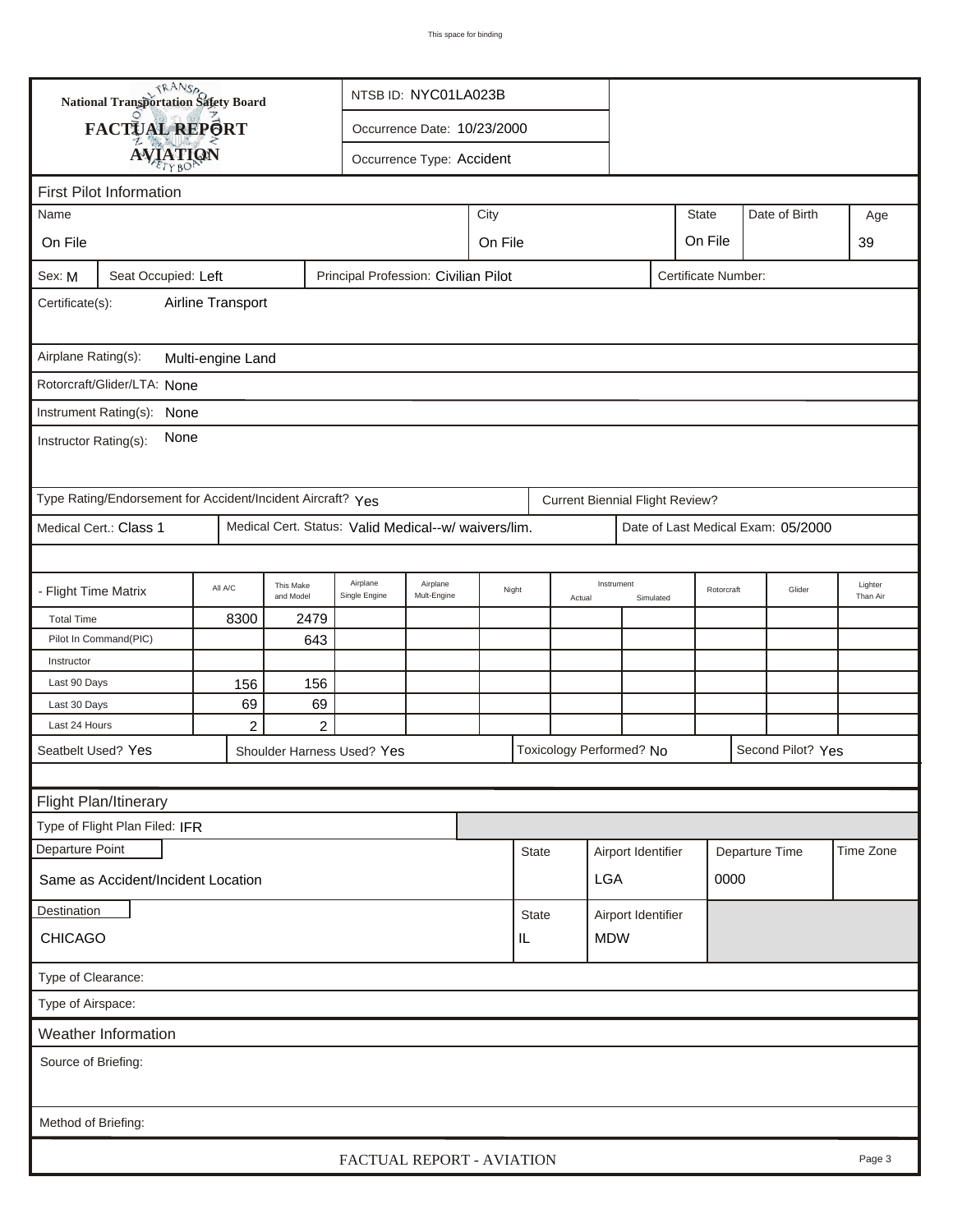|                                           | <b>National Transportation Safety Board</b><br>NTSB ID: NYC01LA023B |                  |                           |                                                         |                     |                                     |    |                                                       |  |                                |       |             |  |
|-------------------------------------------|---------------------------------------------------------------------|------------------|---------------------------|---------------------------------------------------------|---------------------|-------------------------------------|----|-------------------------------------------------------|--|--------------------------------|-------|-------------|--|
|                                           | FACTUAL REPORT                                                      |                  |                           | Occurrence Date: 10/23/2000                             |                     |                                     |    |                                                       |  |                                |       |             |  |
|                                           | <b>AVIATION</b>                                                     |                  | Occurrence Type: Accident |                                                         |                     |                                     |    |                                                       |  |                                |       |             |  |
|                                           | Weather Information                                                 |                  |                           |                                                         |                     |                                     |    |                                                       |  |                                |       |             |  |
| WOF ID                                    | <b>Observation Time</b>                                             | Time Zone        |                           | <b>WOF Elevation</b><br>WOF Distance From Accident Site |                     |                                     |    |                                                       |  | Direction From Accident Site   |       |             |  |
|                                           |                                                                     |                  |                           |                                                         |                     |                                     |    |                                                       |  |                                |       |             |  |
| <b>LGA</b>                                | 2051                                                                | <b>EDT</b>       |                           | 22 Ft. MSL                                              |                     |                                     |    | 0 NM                                                  |  |                                |       | 0 Deg. Mag. |  |
|                                           | Sky/Lowest Cloud Condition: Unknown                                 |                  |                           |                                                         |                     | 0 Ft. AGL                           |    |                                                       |  | Condition of Light: Night/Dark |       |             |  |
|                                           | Lowest Ceiling: Broken                                              |                  | 25000 Ft. AGL             |                                                         | Visibility:         |                                     | 10 | <b>SM</b>                                             |  | Altimeter:                     | 30.00 | "Hg         |  |
| Temperature:                              | 14 °C                                                               | Dew Point:       | $7^{\circ}$ C             |                                                         | Wind Direction: 180 |                                     |    |                                                       |  | Density Altitude:              |       | Ft.         |  |
| Wind Speed: 7                             |                                                                     | Gusts:           |                           |                                                         |                     |                                     |    | Weather Condtions at Accident Site: Visual Conditions |  |                                |       |             |  |
| Visibility (RVR):                         | 0<br>Ft.                                                            | Visibility (RVV) | $\mathbf 0$               | <b>SM</b>                                               |                     | Intensity of Precipitation: Unknown |    |                                                       |  |                                |       |             |  |
|                                           | Restrictions to Visibility: None                                    |                  |                           |                                                         |                     |                                     |    |                                                       |  |                                |       |             |  |
|                                           |                                                                     |                  |                           |                                                         |                     |                                     |    |                                                       |  |                                |       |             |  |
| Type of Precipitation:                    | None                                                                |                  |                           |                                                         |                     |                                     |    |                                                       |  |                                |       |             |  |
|                                           |                                                                     |                  |                           |                                                         |                     |                                     |    |                                                       |  |                                |       |             |  |
|                                           | <b>Accident Information</b>                                         |                  |                           |                                                         |                     |                                     |    |                                                       |  |                                |       |             |  |
|                                           | Aircraft Damage: Minor                                              |                  |                           | Aircraft Fire: None                                     |                     |                                     |    | Aircraft Explosion None                               |  |                                |       |             |  |
| Classification: U.S. Registered/U.S. Soil |                                                                     |                  |                           |                                                         |                     |                                     |    |                                                       |  |                                |       |             |  |
|                                           | - Injury Summary Matrix                                             | Fatal            | Serious                   | Minor                                                   | None                | <b>TOTAL</b>                        |    |                                                       |  |                                |       |             |  |
| <b>First Pilot</b>                        |                                                                     |                  |                           |                                                         | 1                   |                                     |    |                                                       |  |                                |       |             |  |
| Second Pilot                              |                                                                     |                  |                           |                                                         | $\mathbf{1}$        |                                     |    |                                                       |  |                                |       |             |  |
| <b>Student Pilot</b>                      |                                                                     |                  |                           |                                                         |                     |                                     |    |                                                       |  |                                |       |             |  |
|                                           | Flight Instructor                                                   |                  |                           |                                                         |                     |                                     |    |                                                       |  |                                |       |             |  |
| Check Pilot                               |                                                                     |                  |                           |                                                         |                     |                                     |    |                                                       |  |                                |       |             |  |
|                                           | <b>Flight Engineer</b>                                              |                  |                           |                                                         | 1                   |                                     |    |                                                       |  |                                |       |             |  |
|                                           | Cabin Attendants                                                    |                  |                           |                                                         | 4                   | 4                                   |    |                                                       |  |                                |       |             |  |
| Other Crew                                |                                                                     |                  |                           |                                                         |                     |                                     |    |                                                       |  |                                |       |             |  |
| Passengers                                |                                                                     |                  |                           |                                                         | 35                  | 35                                  |    |                                                       |  |                                |       |             |  |
| - TOTAL ABOARD -                          |                                                                     |                  |                           |                                                         | 42                  | 42                                  |    |                                                       |  |                                |       |             |  |
| Other Ground                              |                                                                     | 0                | 0                         | 0                                                       |                     | 0                                   |    |                                                       |  |                                |       |             |  |
|                                           | - GRAND TOTAL -                                                     | 0                | 0                         | 0                                                       | 42                  | 42                                  |    |                                                       |  |                                |       |             |  |
|                                           |                                                                     |                  |                           |                                                         |                     |                                     |    |                                                       |  |                                |       |             |  |
|                                           |                                                                     |                  | FACTUAL REPORT - AVIATION |                                                         |                     |                                     |    |                                                       |  |                                |       | Page 4      |  |